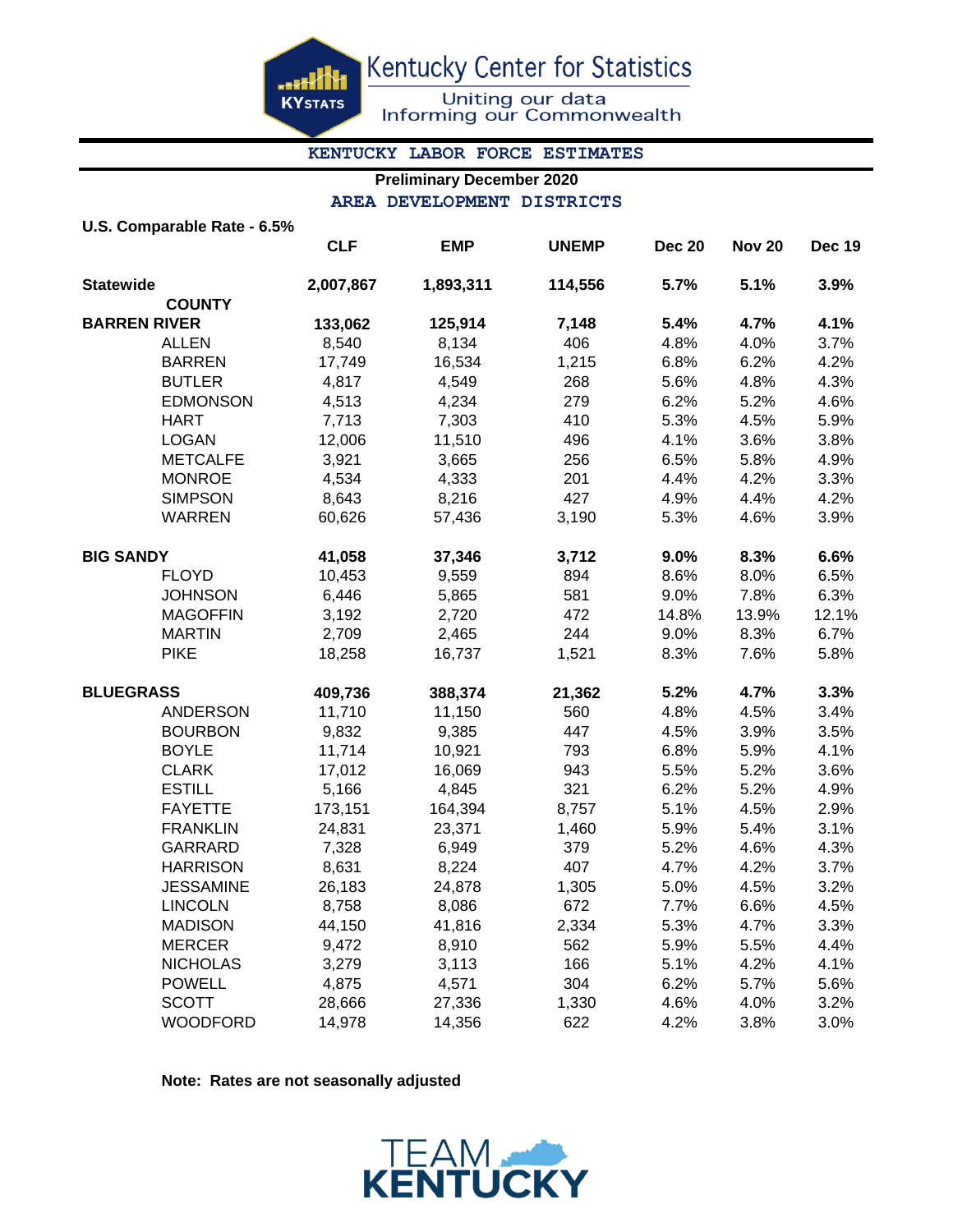<u>arki</u> **KYSTATS**  Kentucky Center for Statistics

Uniting our data<br>Informing our Commonwealth

## **KENTUCKY LABOR FORCE ESTIMATES**

# **Preliminary December 2020**

**AREA DEVELOPMENT DISTRICTS**

|                      | U.S. Comparable Rate - 6.5% |            |            |              |               |               |               |
|----------------------|-----------------------------|------------|------------|--------------|---------------|---------------|---------------|
|                      |                             | <b>CLF</b> | <b>EMP</b> | <b>UNEMP</b> | <b>Dec 20</b> | <b>Nov 20</b> | <b>Dec 19</b> |
| <b>Statewide</b>     |                             | 2,007,867  | 1,893,311  | 114,556      | 5.7%          | 5.1%          | 3.9%          |
|                      | <b>COUNTY</b>               |            |            |              |               |               |               |
| <b>BUFFALO TRACE</b> |                             | 22,037     | 20,544     | 1,493        | 6.8%          | 5.4%          | 5.9%          |
|                      | <b>BRACKEN</b>              | 3,785      | 3,563      | 222          | 5.9%          | 4.7%          | 4.3%          |
|                      | <b>FLEMING</b>              | 6,182      | 5,820      | 362          | 5.9%          | 4.6%          | 5.1%          |
|                      | <b>LEWIS</b>                | 4,448      | 4,055      | 393          | 8.8%          | 7.0%          | 9.0%          |
|                      | <b>MASON</b>                | 6,800      | 6,331      | 469          | 6.9%          | 5.8%          | 5.4%          |
|                      | <b>ROBERTSON</b>            | 822        | 775        | 47           | 5.7%          | 3.9%          | 4.5%          |
|                      | <b>CUMBERLAND VALLEY</b>    | 76,249     | 70,886     | 5,363        | 7.0%          | 6.3%          | 5.7%          |
|                      | <b>BELL</b>                 | 8,048      | 7,483      | 565          | 7.0%          | 6.2%          | 6.7%          |
|                      | <b>CLAY</b>                 | 5,004      | 4,595      | 409          | 8.2%          | 7.6%          | 6.6%          |
|                      | <b>HARLAN</b>               | 6,221      | 5,518      | 703          | 11.3%         | 10.4%         | 11.1%         |
|                      | <b>JACKSON</b>              | 3,869      | 3,554      | 315          | 8.1%          | 7.0%          | 6.1%          |
|                      | <b>KNOX</b>                 | 9,686      | 8,958      | 728          | 7.5%          | 6.8%          | 5.7%          |
|                      | <b>LAUREL</b>               | 23,884     | 22,488     | 1,396        | 5.8%          | 5.1%          | 4.4%          |
|                      | <b>ROCKCASTLE</b>           | 6,243      | 5,855      | 388          | 6.2%          | 5.5%          | 4.1%          |
|                      | <b>WHITLEY</b>              | 13,294     | 12,435     | 859          | 6.5%          | 5.9%          | 4.9%          |
| <b>FIVCO</b>         |                             | 47,814     | 43,934     | 3,880        | 8.1%          | 6.6%          | 6.6%          |
|                      | <b>BOYD</b>                 | 17,790     | 16,459     | 1,331        | 7.5%          | 6.3%          | 5.3%          |
|                      | <b>CARTER</b>               | 9,557      | 8,652      | 905          | 9.5%          | 7.3%          | 8.2%          |
|                      | <b>ELLIOTT</b>              | 1,983      | 1,805      | 178          | 9.0%          | 6.7%          | 9.1%          |
|                      | <b>GREENUP</b>              | 13,340     | 12,271     | 1,069        | 8.0%          | 6.7%          | 6.5%          |
|                      | <b>LAWRENCE</b>             | 5,144      | 4,747      | 397          | 7.7%          | 6.4%          | 7.0%          |
| <b>GATEWAY</b>       |                             | 32,504     | 30,338     | 2,166        | 6.7%          | 5.8%          | 5.2%          |
|                      | <b>BATH</b>                 | 4,528      | 4,215      | 313          | 6.9%          | 5.9%          | 5.8%          |
|                      | <b>MENIFEE</b>              | 2,267      | 2,064      | 203          | 9.0%          | 7.4%          | 6.7%          |
|                      | <b>MONTGOMERY</b>           | 11,325     | 10,587     | 738          | 6.5%          | 5.9%          | 4.7%          |
|                      | <b>MORGAN</b>               | 4,475      | 4,172      | 303          | 6.8%          | 5.4%          | 5.5%          |
|                      | <b>ROWAN</b>                | 9,909      | 9,300      | 609          | 6.1%          | 5.5%          | 5.1%          |
| <b>GREEN RIVER</b>   |                             | 96,493     | 91,327     | 5,166        | 5.4%          | 4.6%          | 3.8%          |
|                      | <b>DAVIESS</b>              | 45,300     | 42,825     | 2,475        | 5.5%          | 4.6%          | 3.6%          |
|                      | <b>HANCOCK</b>              | 3,799      | 3,595      | 204          | 5.4%          | 4.6%          | 3.3%          |
|                      | <b>HENDERSON</b>            | 22,438     | 21,301     | 1,137        | 5.1%          | 4.4%          | 3.7%          |
|                      | <b>MCLEAN</b>               | 4,044      | 3,841      | 203          | 5.0%          | 4.3%          | 3.9%          |
|                      | <b>OHIO</b>                 | 9,612      | 9,027      | 585          | 6.1%          | 5.0%          | 4.6%          |
|                      | <b>UNION</b>                | 5,796      | 5,519      | 277          | 4.8%          | 4.1%          | 4.1%          |
|                      | <b>WEBSTER</b>              | 5,504      | 5,219      | 285          | 5.2%          | 4.6%          | 3.8%          |

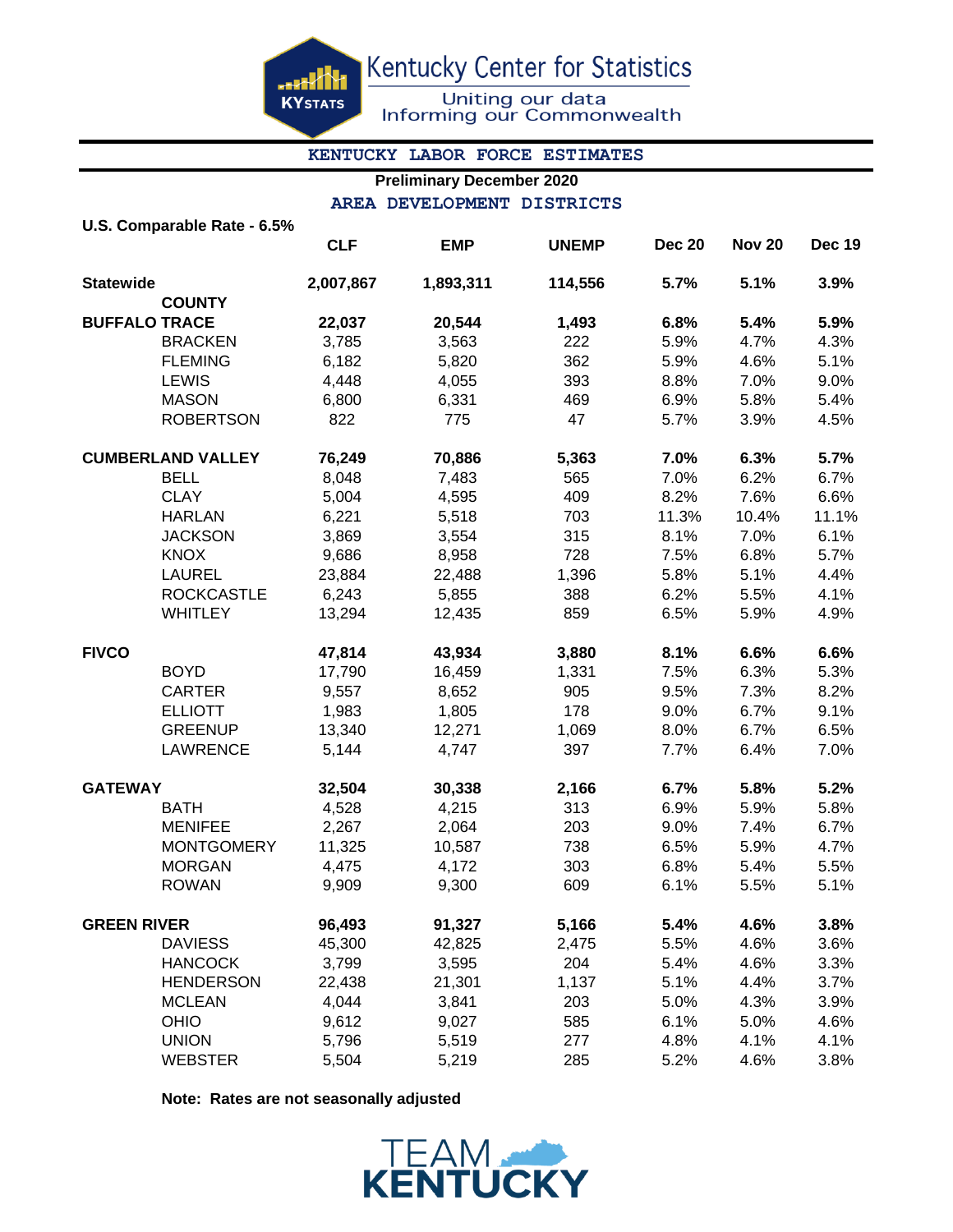æH **KYSTATS**  Kentucky Center for Statistics

Uniting our data<br>Informing our Commonwealth

# **KENTUCKY LABOR FORCE ESTIMATES**

# **Preliminary December 2020**

**AREA DEVELOPMENT DISTRICTS**

|                       | U.S. Comparable Rate - 6.5% |            |            |              |               |               |               |
|-----------------------|-----------------------------|------------|------------|--------------|---------------|---------------|---------------|
|                       |                             | <b>CLF</b> | <b>EMP</b> | <b>UNEMP</b> | <b>Dec 20</b> | <b>Nov 20</b> | <b>Dec 19</b> |
| <b>Statewide</b>      |                             | 2,007,867  | 1,893,311  | 114,556      | 5.7%          | 5.1%          | 3.9%          |
|                       | <b>COUNTY</b>               |            |            |              |               |               |               |
| <b>KENTUCKY RIVER</b> |                             | 28,783     | 26,366     | 2,417        | 8.4%          | 7.8%          | 7.4%          |
|                       | <b>BREATHITT</b>            | 3,207      | 2,932      | 275          | 8.6%          | 7.8%          | 8.7%          |
|                       | <b>KNOTT</b>                | 4,204      | 3,845      | 359          | 8.5%          | 8.1%          | 6.6%          |
|                       | <b>LEE</b>                  | 1,998      | 1,873      | 125          | 6.3%          | 5.7%          | 5.5%          |
|                       | <b>LESLIE</b>               | 2,534      | 2,282      | 252          | 9.9%          | 9.1%          | 9.7%          |
|                       | <b>LETCHER</b>              | 6,015      | 5,468      | 547          | 9.1%          | 8.7%          | 8.1%          |
|                       | <b>OWSLEY</b>               | 1,113      | 1,032      | 81           | 7.3%          | 6.3%          | 6.3%          |
|                       | <b>PERRY</b>                | 7,764      | 7,132      | 632          | 8.1%          | 7.6%          | 6.6%          |
|                       | <b>WOLFE</b>                | 1,948      | 1,802      | 146          | 7.5%          | 5.7%          | 7.5%          |
| <b>KIPDA</b>          |                             | 515,829    | 487,794    | 28,035       | 5.4%          | 5.1%          | 3.4%          |
|                       | <b>BULLITT</b>              | 41,742     | 39,724     | 2,018        | 4.8%          | 4.3%          | 3.6%          |
|                       | <b>HENRY</b>                | 8,141      | 7,763      | 378          | 4.6%          | 3.6%          | 3.3%          |
|                       | <b>JEFFERSON</b>            | 394,489    | 371,824    | 22,665       | 5.7%          | 5.4%          | 3.4%          |
|                       | <b>OLDHAM</b>               | 32,545     | 31,271     | 1,274        | 3.9%          | 3.5%          | 2.8%          |
|                       | <b>SHELBY</b>               | 25,105     | 24,033     | 1,072        | 4.3%          | 3.8%          | 2.9%          |
|                       | <b>SPENCER</b>              | 9,973      | 9,557      | 416          | 4.2%          | 3.8%          | 3.1%          |
|                       | <b>TRIMBLE</b>              | 3,834      | 3,622      | 212          | 5.5%          | 5.1%          | 4.1%          |
|                       | <b>LAKE CUMBERLAND</b>      | 80,679     | 76,045     | 4,634        | 5.7%          | 5.0%          | 4.4%          |
|                       | <b>ADAIR</b>                | 6,835      | 6,423      | 412          | 6.0%          | 5.4%          | 4.8%          |
|                       | <b>CASEY</b>                | 6,492      | 6,158      | 334          | 5.1%          | 4.3%          | 3.6%          |
|                       | <b>CLINTON</b>              | 3,903      | 3,727      | 176          | 4.5%          | 3.8%          | 5.3%          |
|                       | <b>CUMBERLAND</b>           | 3,114      | 2,983      | 131          | 4.2%          | 3.7%          | 3.9%          |
|                       | <b>GREEN</b>                | 4,884      | 4,669      | 215          | 4.4%          | 3.7%          | 3.9%          |
|                       | <b>MCCREARY</b>             | 4,562      | 4,230      | 332          | 7.3%          | 6.2%          | 5.6%          |
|                       | <b>PULASKI</b>              | 25,716     | 24,100     | 1,616        | 6.3%          | 5.4%          | 4.3%          |
|                       | <b>RUSSELL</b>              | 6,024      | 5,625      | 399          | 6.6%          | 5.8%          | 5.4%          |
|                       | <b>TAYLOR</b>               | 11,907     | 11,319     | 588          | 4.9%          | 4.2%          | 3.6%          |
|                       | WAYNE                       | 7,242      | 6,811      | 431          | 6.0%          | 5.4%          | 5.2%          |
| <b>LINCOLN TRAIL</b>  |                             | 120,525    | 113,809    | 6,716        | 5.6%          | 4.9%          | 3.9%          |
|                       | <b>BRECKINRIDGE</b>         | 7,704      | 7,211      | 493          | 6.4%          | 5.7%          | 5.0%          |
|                       | <b>GRAYSON</b>              | 10,816     | 10,111     | 705          | 6.5%          | 5.8%          | 4.4%          |
|                       | <b>HARDIN</b>               | 46,310     | 43,668     | 2,642        | 5.7%          | 5.0%          | 3.7%          |
|                       | LARUE                       | 5,729      | 5,388      | 341          | 6.0%          | 5.0%          | 4.2%          |
|                       | <b>MARION</b>               | 9,310      | 8,853      | 457          | 4.9%          | 4.7%          | 3.3%          |
|                       | <b>MEADE</b>                | 11,598     | 10,907     | 691          | 6.0%          | 5.1%          | 4.3%          |
|                       | <b>NELSON</b>               | 22,839     | 21,715     | 1,124        | 4.9%          | 4.2%          | 3.8%          |
|                       | <b>WASHINGTON</b>           | 6,219      | 5,956      | 263          | 4.2%          | 3.9%          | 3.6%          |